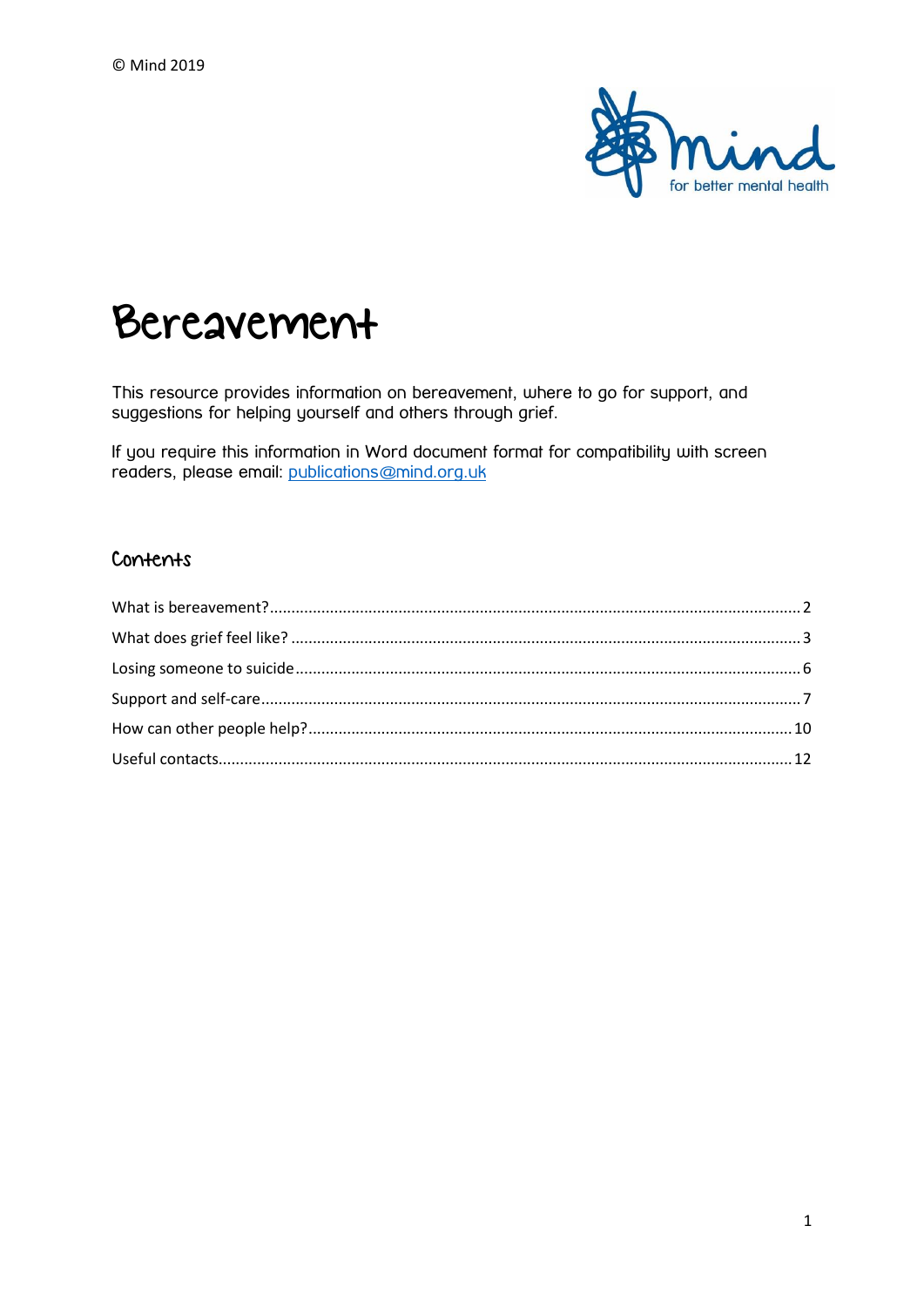# <span id="page-1-0"></span>What is bereavement?

Bereavement is the experience of losing someone important to us. It is characterised by grief, which is the process and the range of emotions we go through as we gradually adiust to the loss.

Losing someone important to us can be emotionally devastating - whether that be a partner, family member, friend or pet. It is natural to go through a range of physical and emotional processes as we gradually come to terms with the loss. See our section on experiences of grief for information about the types of feelings that are common during the grieving process.

Bereavement affects everyone in different ways, and it's possible to experience any range of emotions. There is no right or wrong way to feel. Feelings of grief can also happen because of other types of loss or changes in circumstances, for example:

- the end of a relationship
- the loss of a job
- moving away to a new location
- a decline in the physical or mental health of someone we care about.

[Read Bethan's story](https://www.mind.org.uk/information-support/your-stories/loss-and-anxiety/#.XS3cOOhKjIV) on our website about coping with loss, grief and anxiety.

# Are there different types of grief?

In addition to the feelings of grief that you will experience following a loss, there are also other types of grief that you may experience at different types during bereavement.

# Anticipatory grief

Anticipatory grief is a sense of loss that we feel when we are expecting a death. It features many of the same symptoms as those experienced after a death has occurred, including depression, extreme sadness or concern for the dying person. It does not necessarily replace, reduce or make grief after the loss any easier or shorter, but for some people it can provide the opportunity to prepare for the loss and for what the future might look like.

## Secondary loss

After any loss you may also feel what is known as 'secondary loss'. After the initial shock of losing a loved one you may struggle when thinking of future experiences that those people will not be there to share or see, such as watching your children grow up, meeting partners or attending key life events like weddings.

[Cruse Bereavement Care's website](https://www.cruse.org.uk/get-help/about-grief/anniversaries-and-reminders-when-you-are-bereaved) has information on coping with anniversaries and reminders of your loved one when you are bereaved.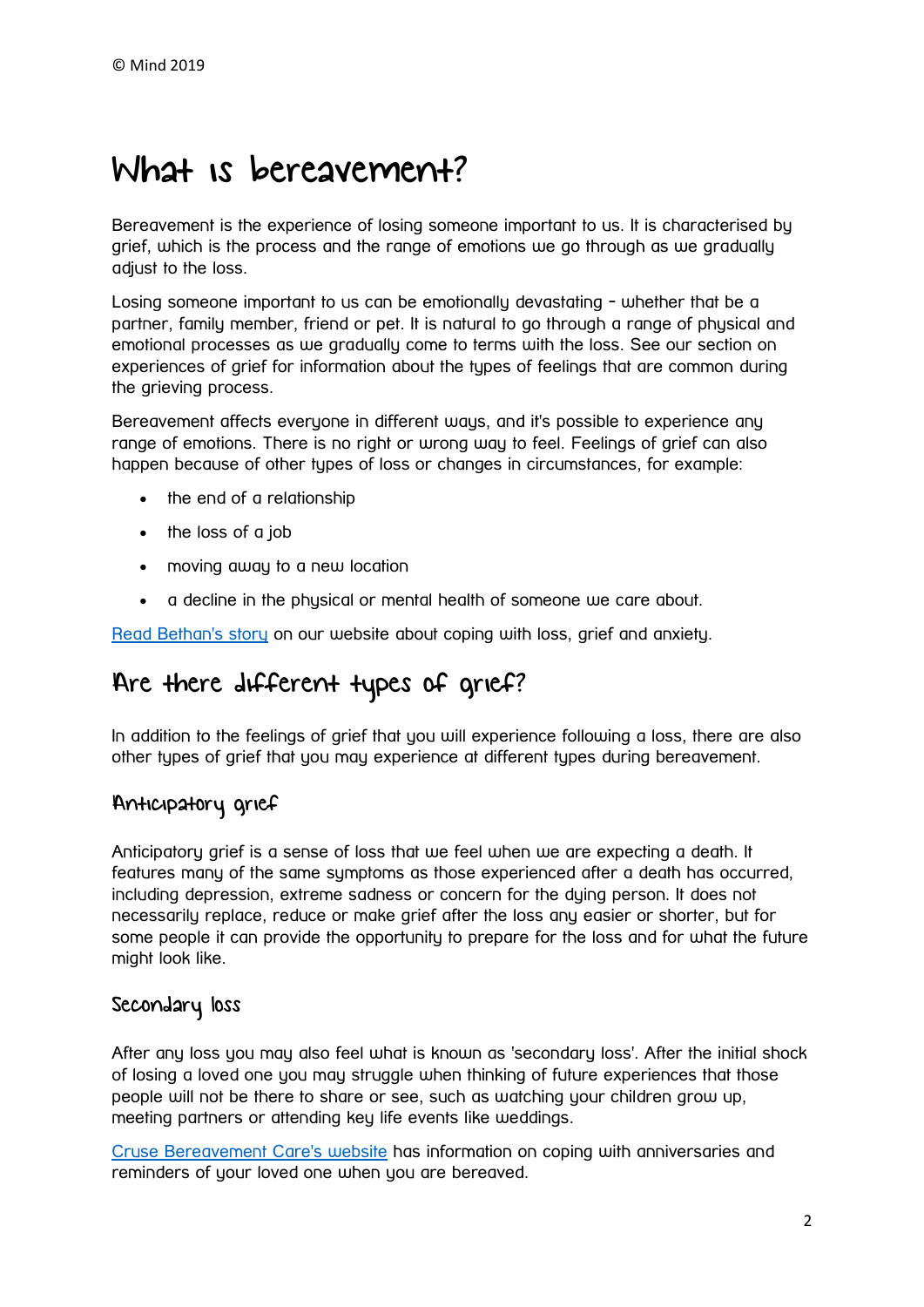"Bereavement is tough. All the 'happy times' that have followed Ruth's death are tinged with a deep sadness for me."

## How long does grief tend to last?

There is no time limit on grief and this varies hugely person to person. The time spent in a period of bereavement will be different for everybody and depends on factors such as the type of relationship, the strength of attachment or intimacy to the person who died, the situation surrounding their death, and the amount of time spent anticipating the death.

# <span id="page-2-0"></span>What does grief feel like?

Grief can be difficult and stressful and nearly everybody goes through it at some point in their lives. Despite this, it can be very difficult to predict how we might react to a loss, as it is a very individual process. After a loss you may experience any of the following:

"The pain doesn't vanish and we shouldn't have to hide it, especially from those closest to  $115.$ "

- Sadness or depression. This can be brought on at the realisation of the loss and may cause you to isolate yourself whilst reflecting on things you did with your loved one or focusing on memories from the past.
- Shock, denial or disbelief, It is natural for our minds to tru to protect us from pain, so following a loss some people may find that they feel quite numb about what has happened. Shock provides emotional protection from becoming overwhelmed, especially during the early stages of grief, and it can last a long time.
- Numbness and denial. You may find that you feel numb after a loss. This is natural and helps us to process what has happened at a pace that we can manage, and not before we are ready. It is natural and can be a helpful stage - the only problem being if numbness is the only thing we feel, and none of the other feelings associated with grief, as this can cause us to feel 'stuck' or 'frozen'.

"Grief is a fickle thing, and it hits you in ways that you aren't prepared for. I've always been a fairly confident person so the shift in my mental health that came with grief took me by surprise."

- Panic and confusion. Following the loss of someone close to us we can be left wondering how we will fill the gap left in our lives, and can experience a sense of changed identity.
- Anger or hostility. Losing somebody is painful and can seem an unfair thing to happen. You may find that you feel angry or frustrated and want to find something or someone to blame for the loss, so that you can try to make sense of it.
- Feeling overwhelmed. Grief can hit people immediately and with full force, potentially causing them to cry a lot or feel like they are not coping. People can worry that their feelings are so overwhelming that they don't know how they can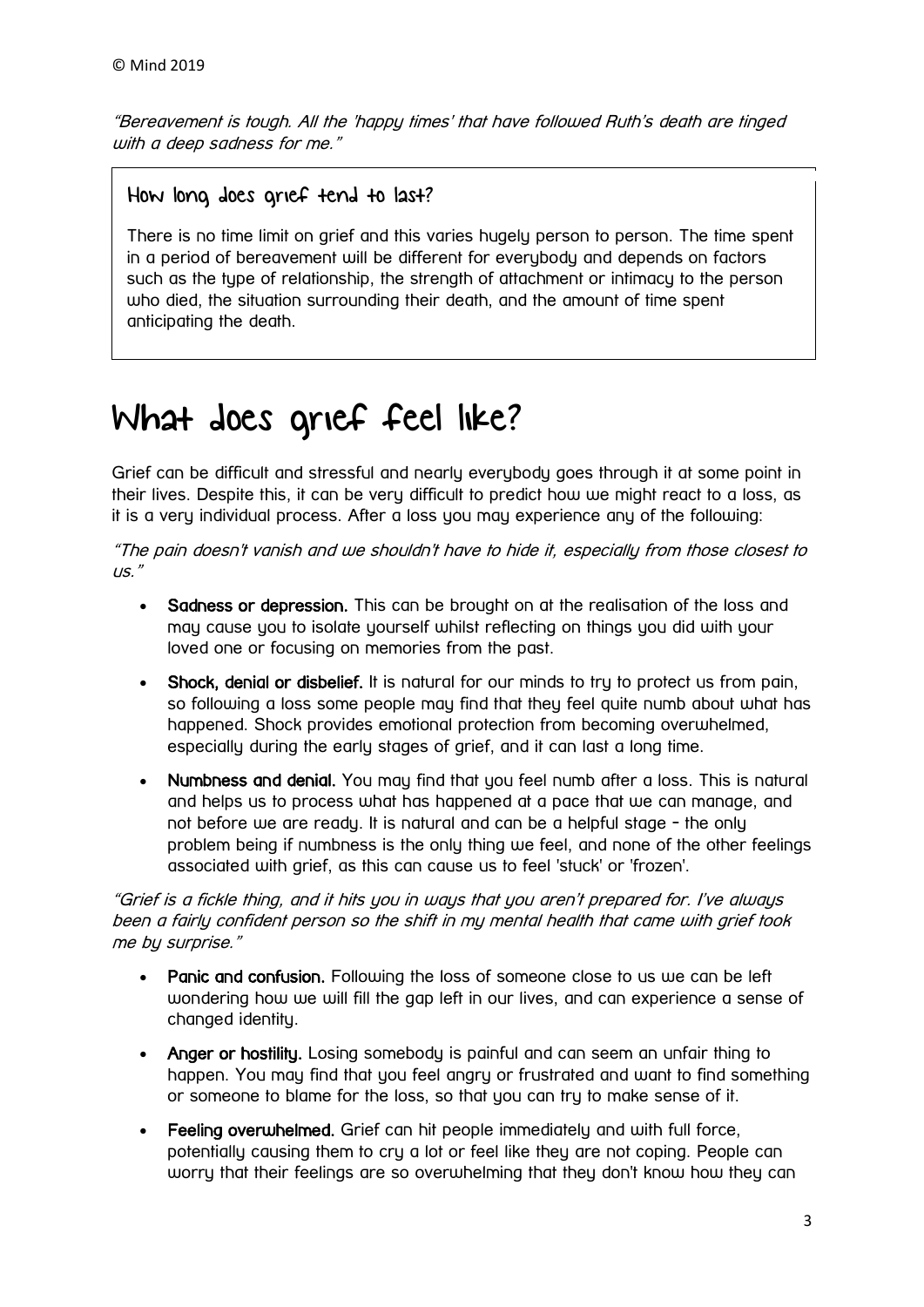live with them. But over time feelings of grief tend to become less intense and people find a way to live with them.

- Relief. You may feel relieved when somebody dies, especially if there had been a long illness, if the person who died had been suffering, if you were acting as the main carer for the person, or if your relationship with the person was difficult. Relief is a normal response and does not mean you did not love or care for the person.
- Mixed feelings. All relationships have their difficulties and you may think that, because you had a difficult relationship with the person, that you will grieve less or cope better. Instead you may find that you feel a mix of emotions like sadness, anger, guilt and anything in between.

We can feel all, none or some of these things. There is no right or wrong way to feel following a loss. Some people seek help immediately by showing their emotions and talking to people, others prefer to deal with things slowly, quietly or by themselves.

See our pages on [depression,](https://www.mind.org.uk/information-support/types-of-mental-health-problems/depression/#.XIp6lMn7TIU) [anxiety and panic attacks](https://www.mind.org.uk/information-support/types-of-mental-health-problems/anxiety-and-panic-attacks/#.XIp6pcn7TIU) and [anger](https://www.mind.org.uk/information-support/types-of-mental-health-problems/anger/#.XS3mkuhKjIU) for more on these topics.

"I have lost friends and family - each bereavement has been different but it has all been a learning process. It is crucial that people know where to turn to."

[Read Lynn's story](https://www.mind.org.uk/information-support/your-stories/christmas-isn-t-the-same-without-ruth/#comments) on our website about coping with the loss of her daughter Ruth.

There are many different factors that affect grief, including the relationship we had with the person who died, our previous experience of grief, and the support we have around us. Some other experiences you may have while you are grieving include:

- sleep problems
- changes in appetite
- physical health problems
- withdrawing from other people, or wanting to be with others all the time.

For more information on these see our pages on [sleep problems](https://www.mind.org.uk/information-support/types-of-mental-health-problems/sleep-problems/#.XS3qHuhKjIU) and [food and mood.](https://www.mind.org.uk/information-support/tips-for-everyday-living/food-and-mood/#.XS3qSuhKjIU)

# The 'grief cycle'

Research has suggested that, in some people, grief comes in stages or as a cycle. The grief cycle as a whole is sometimes referred to as 'mourning' and describes how people adapt following a loss.

It is a completely individual process but can be influenced by things such as culture, customs, rituals and social expectations.

"I managed to get good grades... but inside I was always suffering, feeling lonely and isolated, detached and numb a lot of the time. I couldn't fully express how I was feeling to anyone."

Different studies describe the stages of the grief cycle in slightly different ways, but the most common stages are: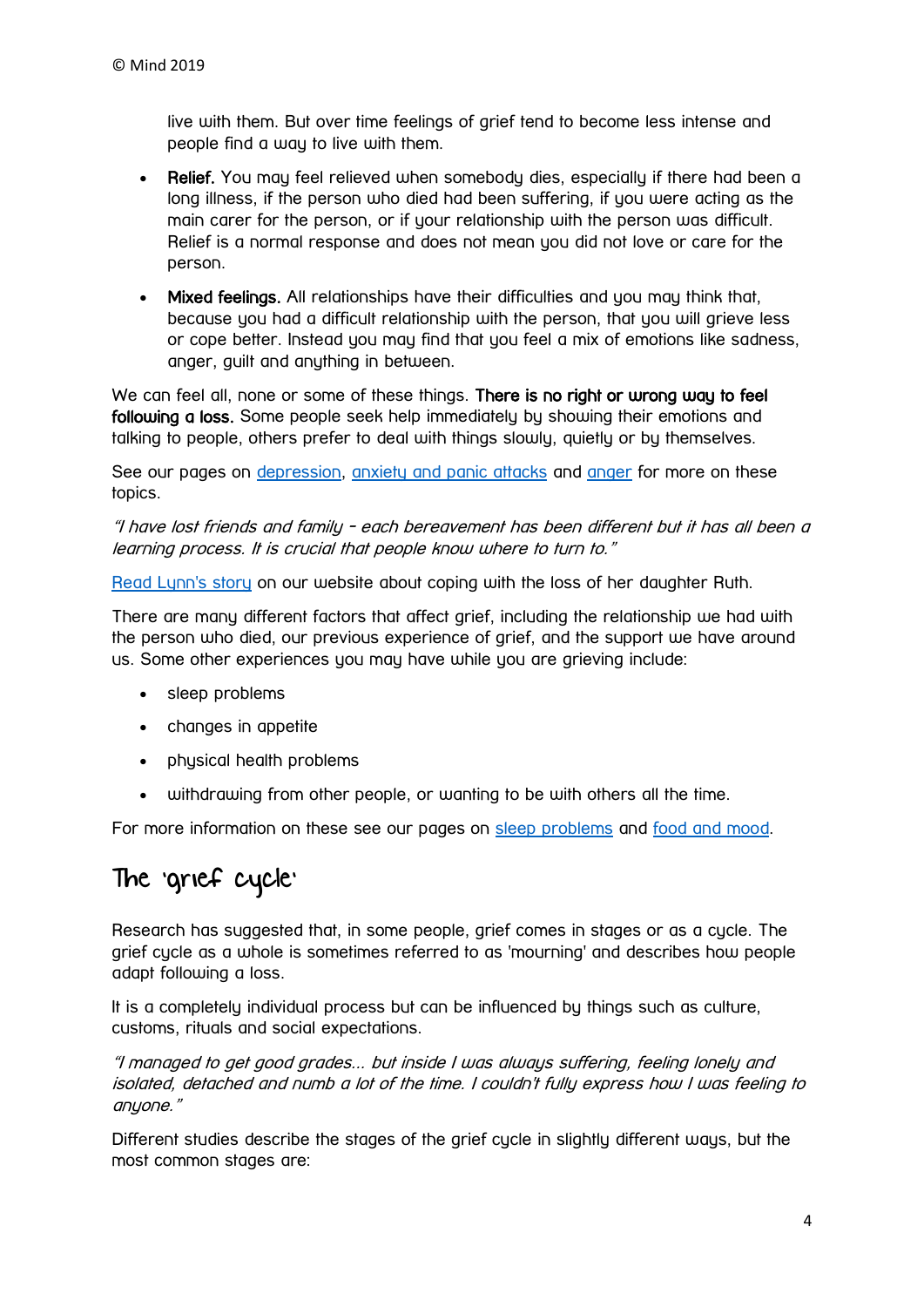- Denial feelings of shock, disbelief, panic or confusion are common here. "How could this happen?", "It can't be true".
- Anger blaming yourself, blaming others and hostility are all common feelings and behaviours - "Why me?", "This isn't fair", "I don't deserve this".
- Depression feeling tired, hopeless, helpless, like you have lost perspective, isolated or needing to be around others - "Everything is a struggle", "What's the point?".
- Bargaining feelings of quilt often accompany questions like "If only I had done more", "If I had only been...".
- Acceptance acceptance does not mean that somebody likes the situation or that it is right or fair, but rather it involves acknowledging the implications of the loss and the new circumstances, and being prepared to move forward in a new direction.

These stages do not always appear in the same order for everybody, and some people experience some stages and not others. It is common to move forwards and backwards through the stages in your own way and at your own pace. Some people may experience grief outside of the cycle altogether.

If you ever feel like you are not coping with bereavement there are organisations and people who can support you. Some ideas for who to contact can be found in the support and self-care section and the useful contacts section.

"Things that helped me through the bereavement were opening up about the way I was feeling, making real friendships, exercise, healthy eating, and helping others."

# Is grief a mental health problem?

In most cases, grief is not a diagnosable [mental health problem.](https://www.mind.org.uk/information-support/types-of-mental-health-problems/mental-health-problems-introduction/#.XFLkTeQ3bIU) It is absolutely normal that grief places strain on our everyday lives and it can take a long time to adapt to life after a loss. Even after a long period it is still normal to experience days like the difficult early days after a bereavement, but over a period of time we gradually learn to manage these. This is sometimes called simple grief.

However, sometimes people experience such strong feelings of grief long after a bereavement happens that a diagnosis of complicated grief is made. These experiences of bereavement can be very similar to 'simple grief' except that, rather than becoming manageable in the long-term, they can worsen and affect your day-today-living for a long time.

# How do I know if I'm experiencing complicated grief?

- Symptoms of grief feel continuous for a long time, and they get harder to cope with over time, rather than gradually easier.
- Intense and overwhelming feelings of grief are having an impact on your dayto-day living.

See Cruse Bereavement Care's website for more information on [complicated grief.](https://www.cruse.org.uk/complicated-grief)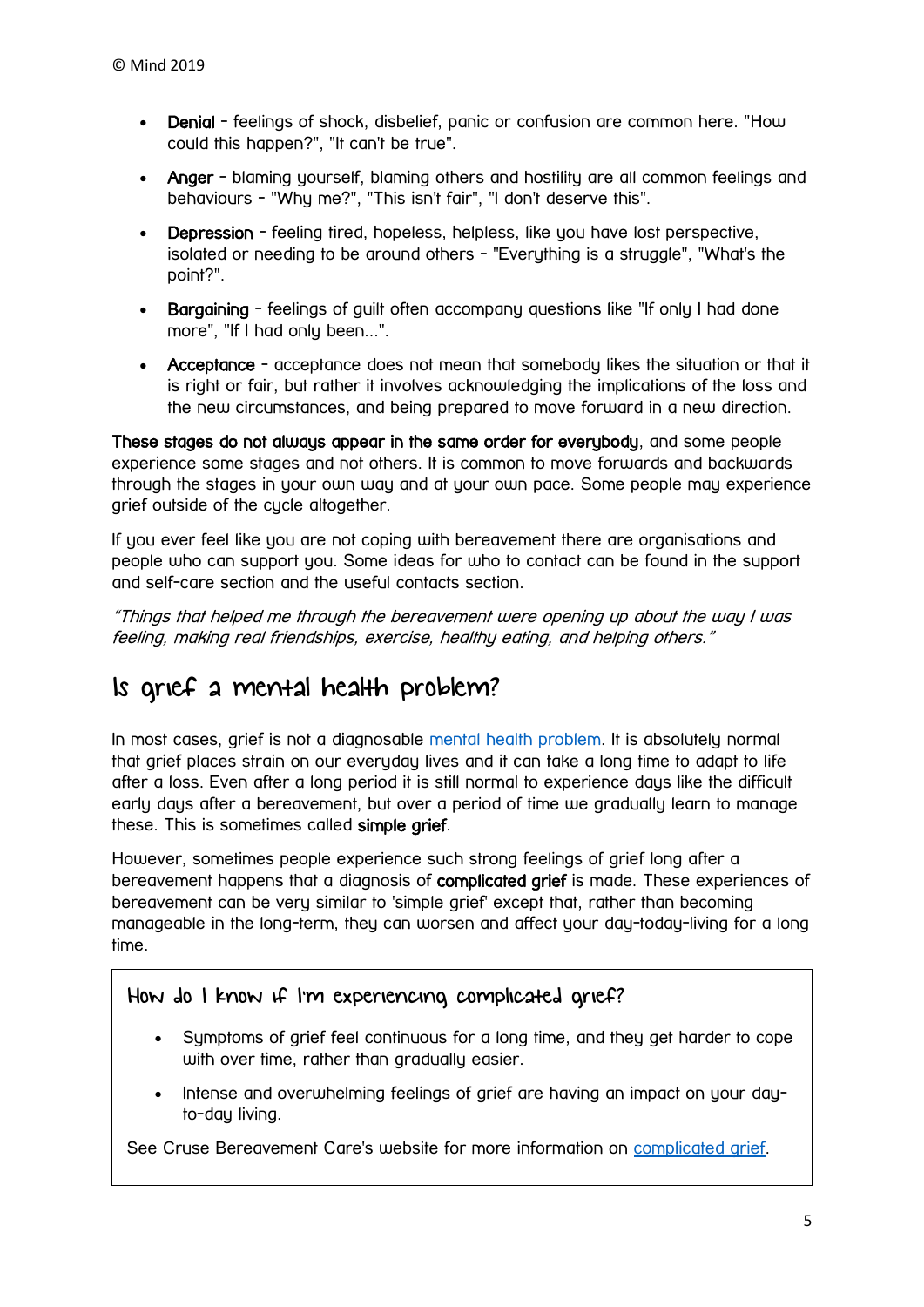# <span id="page-5-0"></span>Losing someone to suicide

Every type of grief has the potential to cause intense and complex feelings, but research shows that people bereaved by suicide can have a particularly complex set of feelings and can experience additional struggles and dilemmas in truing to resolve their grief.

"It took me a good few years to work through my feelings about the death... (but) in coming out of the depression I finally began to truly be myself and stop feeling so isolated and detached."

Feelings you might experience when you lose someone to suicide include intense sadness, shock, anger, frustration, confusion and isolation. Some people also talk about experiencing a sense of shame or guilt, and while this is a very common reaction it is important to remember that people who take their own lives are often trying to stop feelings of distress that can feel as intense and real as physical pain - the reasons for suicide are complex and you are not to blame.

For more information see our pages on [suicidal feelings.](https://www.mind.org.uk/information-support/types-of-mental-health-problems/suicidal-feelings/#.XS3xEehKjIU)

# Who is affected by a suicide?

Suicide can have a ripple effect, extending well beyond the person's immediate family and friends. How you are affected will depend on your relationship to the person who has died, the strength of the attachment and the circumstances around the death.

While losing someone close to you to suicide can be an extremely painful and emotionally complex experience, you may find that you are also affected if someone you know less well has taken their life.

If you feel affected by a suicide there are organisations that can help. Talking through difficult emotions and talking about the person who died can be helpful in processing the loss.

"People seem to expect you to move on. I think that patience and support without a deadline is the best thing you can give to someone suffering from bereavement."

[Read Callum's story](https://www.mind.org.uk/information-support/your-stories/losing-a-parent-to-suicide/#.XS3xfehKjIV) on our website about losing his dad to suicide and what the experience has taught him.

# What help is available?

Many people bereaved by suicide find that they need more specific support than that provided for bereavement in general and can find it particularly valuable to make use of support groups that are especially designed for people bereaved by suicide.

In addition to the support options mentioned on our support and self-care page, you might like to consider the following: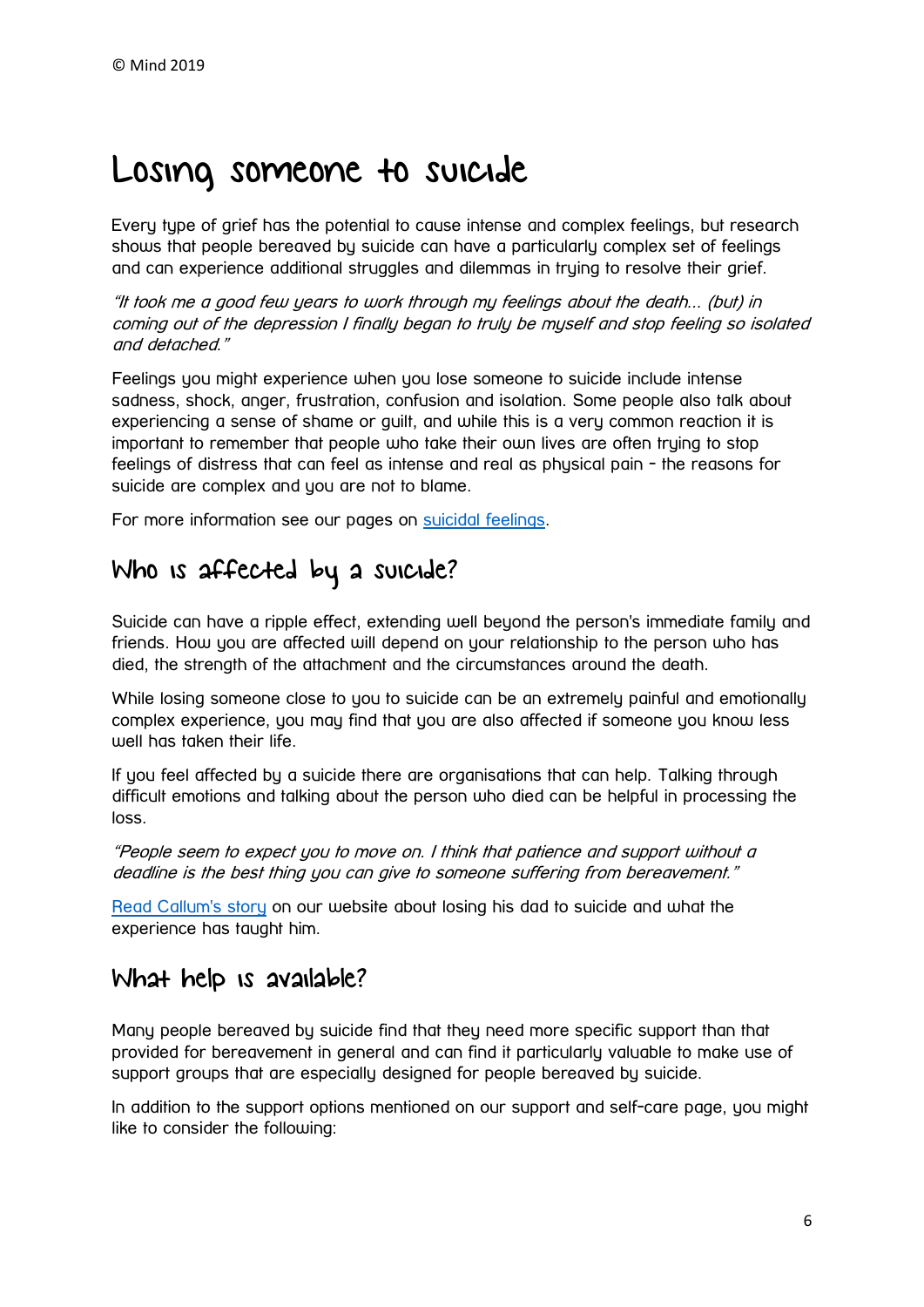- Survivors of Bereavement by Suicide (SOBS) are a great source of support for people who have been bereaved by suicide. See the [SOBS website](https://uksobs.org/) for details of their helpline, local support groups and many more practical resources.
- Cruse Bereavement Care also has some suggestions for further reading and support for people who have lost a loved one to suicide. See [Cruse's website](https://www.cruse.org.uk/get-help/traumatic-bereavement/suicide) for more information on traumatic bereavement and suicide, including support if you live in Wales.

"To the outside world (including family and friends) he was thoughtful, caring and inspirational. Someone with a loving and supportive family, secure job and content life. But inside, he was fighting an invisible battle that not even those closest knew about."

# Grief doesn't necessarily stop, but it can change.

Grief is completely individual and there is no time limit or tried and tested process for it. People who are bereaved can sometimes feel pressure from those around them to 'move on' but it is important to recognise that grieving takes time and is not a linear process.

Time doesn't necessarily 'take away' the grief, but it can give us space to adapt around it, accept the loss and build new meaning.

# <span id="page-6-0"></span>Support and self-care

# Where can I get support?

There are a number of different organisations offering support for different types of bereavement. For example:

- [Cruse Bereavement Care](https://www.cruse.org.uk/get-help) offers face-to-face, telephone, email and online support for anyone who has experienced a loss.
- [BEAD \(Bereaved through Alcohol and Drugs\)](https://www.beadproject.org.uk/) provides information and support for anyone bereaved through drug or alcohol use.
- [Child Bereavement UK](https://childbereavementuk.org/for-families/) provides support for anyone who has lost a child, and for children themselves who are bereaved.
- [Stillbirth and Neonatal Death Charity \(SANDS\)](https://www.sands.org.uk/) provides information and support for anubody affected by the death of a baby.
- [The Compassionate Friends](https://www.tcf.org.uk/) offers a range of services supporting bereaved parents and their families.
- [Sudden](http://www.suddendeath.org/about/about-sudden-death) helps people who have experienced a sudden bereavement to access specialist information and advice.
- [Widowed and Young](https://www.widowedandyoung.org.uk/) offers support to people under 50 who have lost a partner.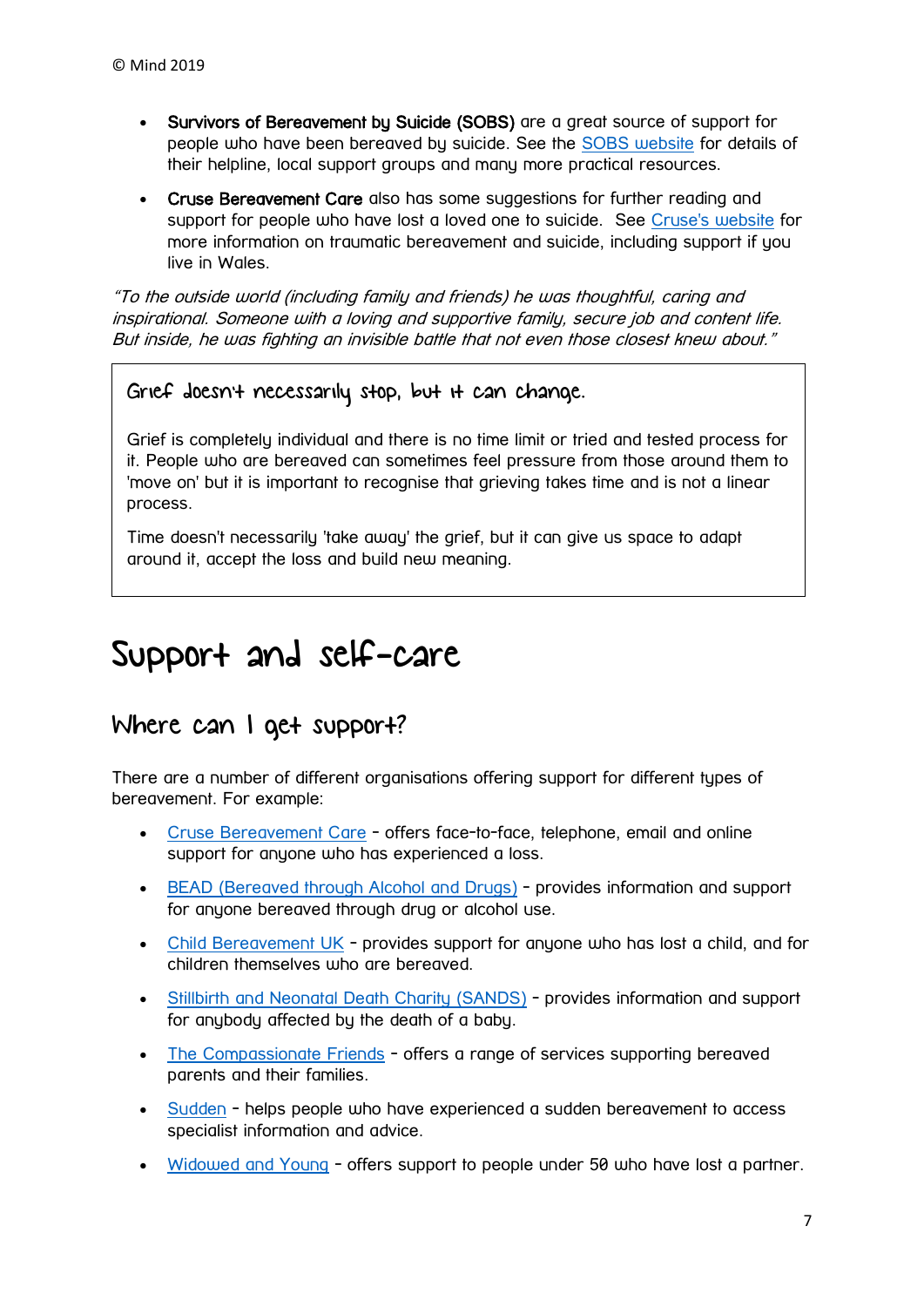If you have lost someone to suicide, see our section on bereavement by suicide for more information and specific support options.

"Losing my dad unexpectedly aged 20 completely turned my life upside down. I thought I wasn't going to get through the grief but with the right support and time, I got through it."

# Losing a pet

For some people, losing a pet can feel like losing a close family member and can trigger grief and sorrow in the same way. Pets provide companionship, emotional support and unconditional love during the time they share with you and losing this can cause great sadness, especially if you are someone who has a strong bond with animals or for whom your pet is a key companion.

Some people don't have pets or see this type of loss as very different to losing a person. However, the significance of a loss is very personal and varies according to context and the meaning that the particular relationship had for us, and so it is important not to make assumptions about what is 'normal' when supporting someone who has lost a pet.

No matter what the type of loss, there are organisations and people offering support and advice. Please check the [Blue Cross](https://www.bluecross.org.uk/pet-bereavement-and-pet-loss) website for information on their pet bereavement support service.

For other ideas on organisations that can help, have a look at our useful contacts section, and the comprehensive [list of bereavement support options](https://www.cruse.org.uk/get-help/useful-links) available on Cruse's website.

# How can I help myself?

Coping with the loss of a loved one is always difficult, especially when it is not expected. It can take time to understand your feelings and adjust after the loss has happened, but there are things you can do help yourself cope. For example, it can help to:

- [understand the grief process](https://www.mind.org.uk/information-support/guides-to-support-and-services/bereavement/support-and-self-care/#UnderstandTheGriefProcess)
- **[connect with others](https://www.mind.org.uk/information-support/guides-to-support-and-services/bereavement/support-and-self-care/#ConnectWithOthers)**
- [talk to a therapist](https://www.mind.org.uk/information-support/guides-to-support-and-services/bereavement/support-and-self-care/#TalkToATherapist)
- [look after your wellbeing.](https://www.mind.org.uk/information-support/guides-to-support-and-services/bereavement/support-and-self-care/#LookAfterYourWellbeing)

"If I knew then what I know now, I would have prioritised looking after my own needs."

# Understand the grief process

Grief can be painful and exhausting but most people find that in time things become easier. Understanding the grief process and the common stages of the grief cucle can be really helpful - so it can be a good idea to familiarise yourself with these and keep them in mind during the periods when difficult feelings come up.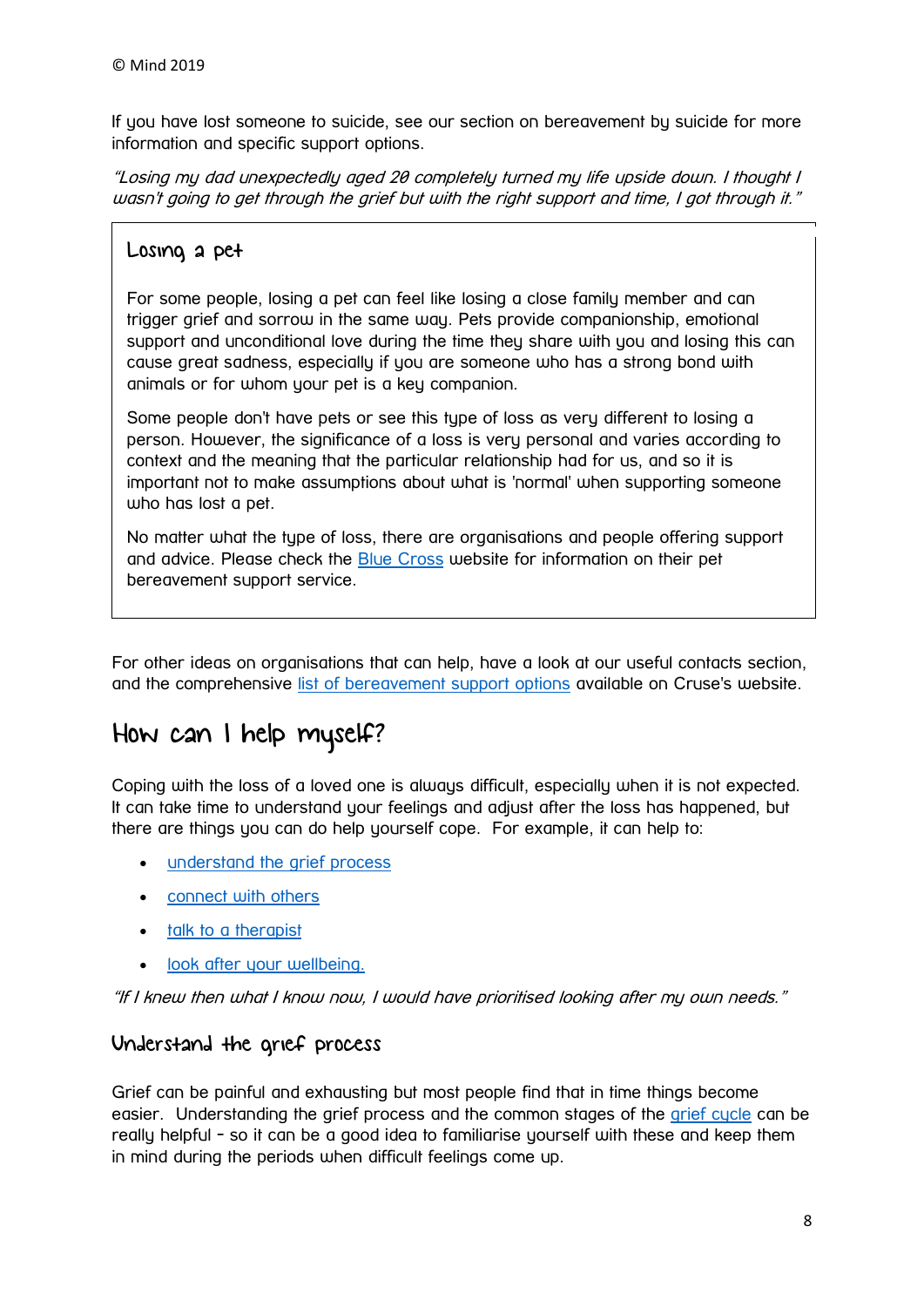It can be particularly helpful to:

- Take each day at a time. There might be good days and bad days. Try to focus on each day at a time and set yourself small, achievable goals.
- Develop coping strategies that work for you. Self-help resources, such as [Moodjuice,](https://www.moodjuice.scot.nhs.uk/) can help you to work through difficult feelings and learn coping skills.
- Make a memory box. You might find it helpful to fill a box with items which prompt happy memories of the person who died, as these can to help lift your mood, when you feel down. The box can contain anything that is meaningful and helpful to you, for example: a favourite book, quotes, photos, letters, poems, notes to yourself, a cuddly toy, a perfume, or a smell that's important to you.
- Learn your triggers. It is normal for certain things to trigger difficult feelings or painful memories about the loss. By taking note of what causes your mood to change, you can gradually learn how best to cope with triggers when they happen. You can try tracking your feelings using an online mood diary (there are many freely available, such as [MoodPanda\)](https://www.moodjuice.scot.nhs.uk/).

"I assumed that when I was feeling sad, it was not to do with my dad's death. But now that it has been several years, I can understand that what I was experiencing was a reaction to lhis deathl."

### Connect with others

- Let others know how you're feeling. Tell people what you find helpful and let them know when you are finding things difficult. It's okay to ask others to be with you if you need them.
- Seek support. If you're not already receiving support or don't feel the support you have is helpful, take a look at our useful contacts section for a list of organisations who might be able to help.
- Try peer support. It can be helpful to talk with others who are also currently coping with a loss or have experienced grief in the past. Contact your [local](https://www.mind.org.uk/information-support/local-minds/)  [Mind](https://www.mind.org.uk/information-support/local-minds/) to find out what [peer support](https://www.mind.org.uk/information-support/drugs-and-treatments/peer-support/#.XS8mhPJKiM8) is available locally. You can also access peer support via online communities, such as [Elefriends.](https://www.elefriends.org.uk/)

"In the early days, talking to whoever would listen helped me cope."

### Talk to a therapist

Talking with a trained professional can help you become more aware of and address your thoughts and feelings following a loss. It can be useful to have a continuous focused source of support that goes beyond the level of support that friends or family may be able to provide.

Talking to a specialist grief counsellor may be appropriate and could help you with:

- understanding the grieving process
- identifying and expressing your feelings relating to the loss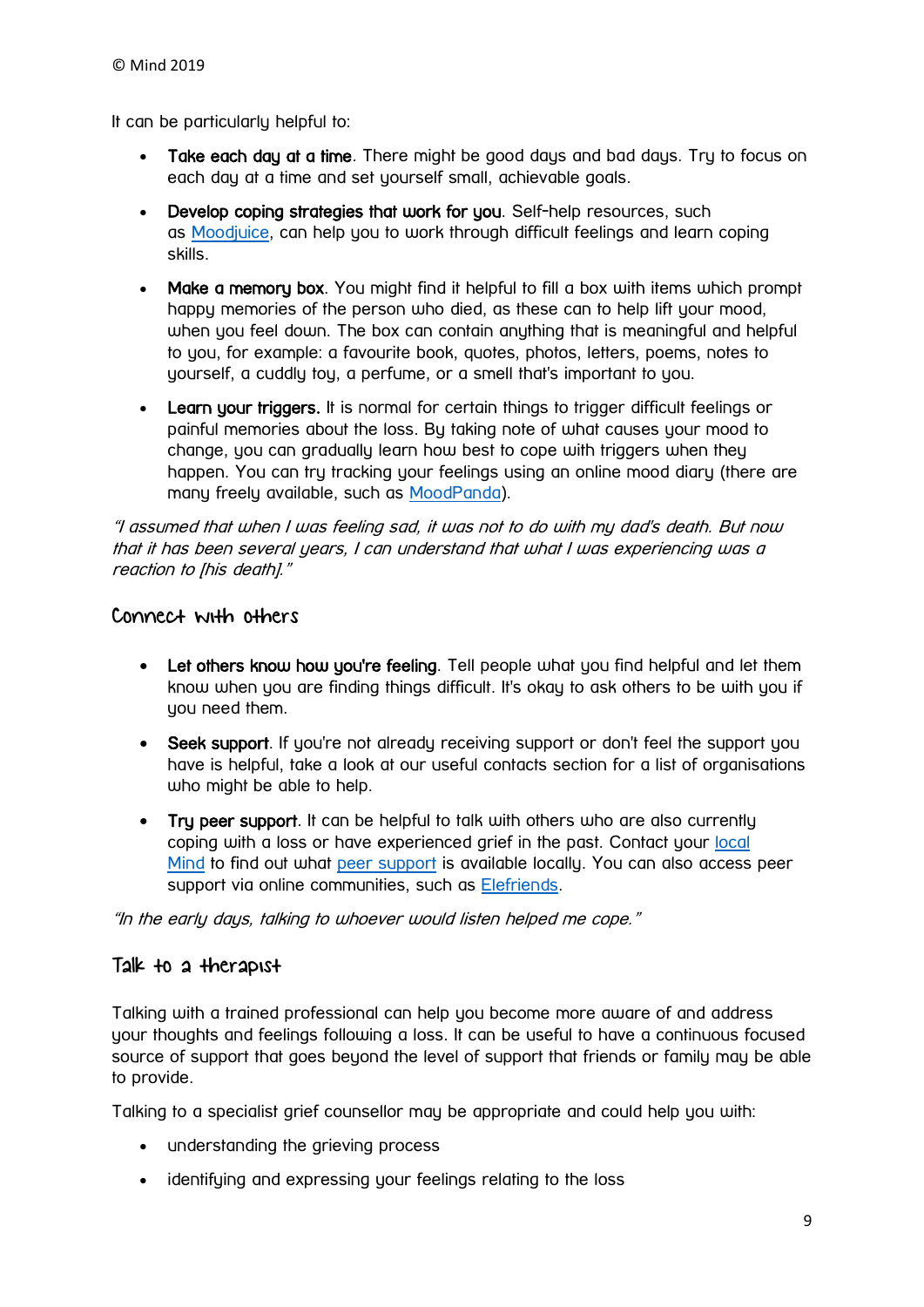- exploring ways of coping
- moving towards acceptance
- coping with birthdays and anniversaries of the loss.

For information on talking therapies see our pages on [talking therapy and counselling.](https://www.mind.org.uk/information-support/drugs-and-treatments/talking-therapy-and-counselling/#.XS8n4fJKiM8) Cruse Bereavement Care also have a [local bereavement services directory,](https://www.cruse.org.uk/get-help/local-services) with some regions providing grief counselling.

"I thought that because I appeared to be coping better than my siblings, I was doing fine but I needed to look closer at my own feelings."

### Look after your wellbeing

Following a loss it is natural to feel like your whole life has been disrupted. This may mean that you experience disrupted sleep (sleeping too much or too little), eating unhealthily or for some people using substances like alcohol or drugs in an attempt to numb difficult feelings - all of which are likely to make your mental health poorer.

With this in mind, it can be helpful to try to:

- Get enough sleep. Learn how to relax before bed, making sure your bedroom is a calm place and as clear of distractions as possible. If you are having trouble sleeping, see our pages on [coping with sleep problems.](https://www.mind.org.uk/information-support/types-of-mental-health-problems/sleep-problems/#.XS8oBvJKiM8)
- Eat well. Eating regular healthy meals can make a big difference to your overall sense of wellbeing. See our information on [food and mood](https://www.mind.org.uk/information-support/tips-for-everyday-living/food-and-mood/#.XS8oG_JKiM8) for tips.
- Avoid drugs and alcohol. Alcohol and drugs tend to make it difficult in the longer term for you to manage your feelings and find ways to help you to cope. See our pages on the mental health effects of [recreational drugs and alcohol](https://www.mind.org.uk/information-support/types-of-mental-health-problems/drugs-recreational-drugs-alcohol/#.XS8oM_JKiM8) for more information.

"When I am absorbed in playing and creating it can distract me from the distress I still experience at times."

# <span id="page-9-0"></span>How can other people help?

This section is for friends and family of someone who has experienced a bereavement.

Death and loss can be difficult to talk about and many people struggle to know what to say when trying to support someone who has been bereaved, even if they are a close family member or a good friend. You may want to help but worry about saying 'the wrong thing'. Here are some ideas of how you might be able to support somebody after a loss.

"I was shocked when friends didn't ask how I was doing. I felt invisible, as if I were standing there but they couldn't see me."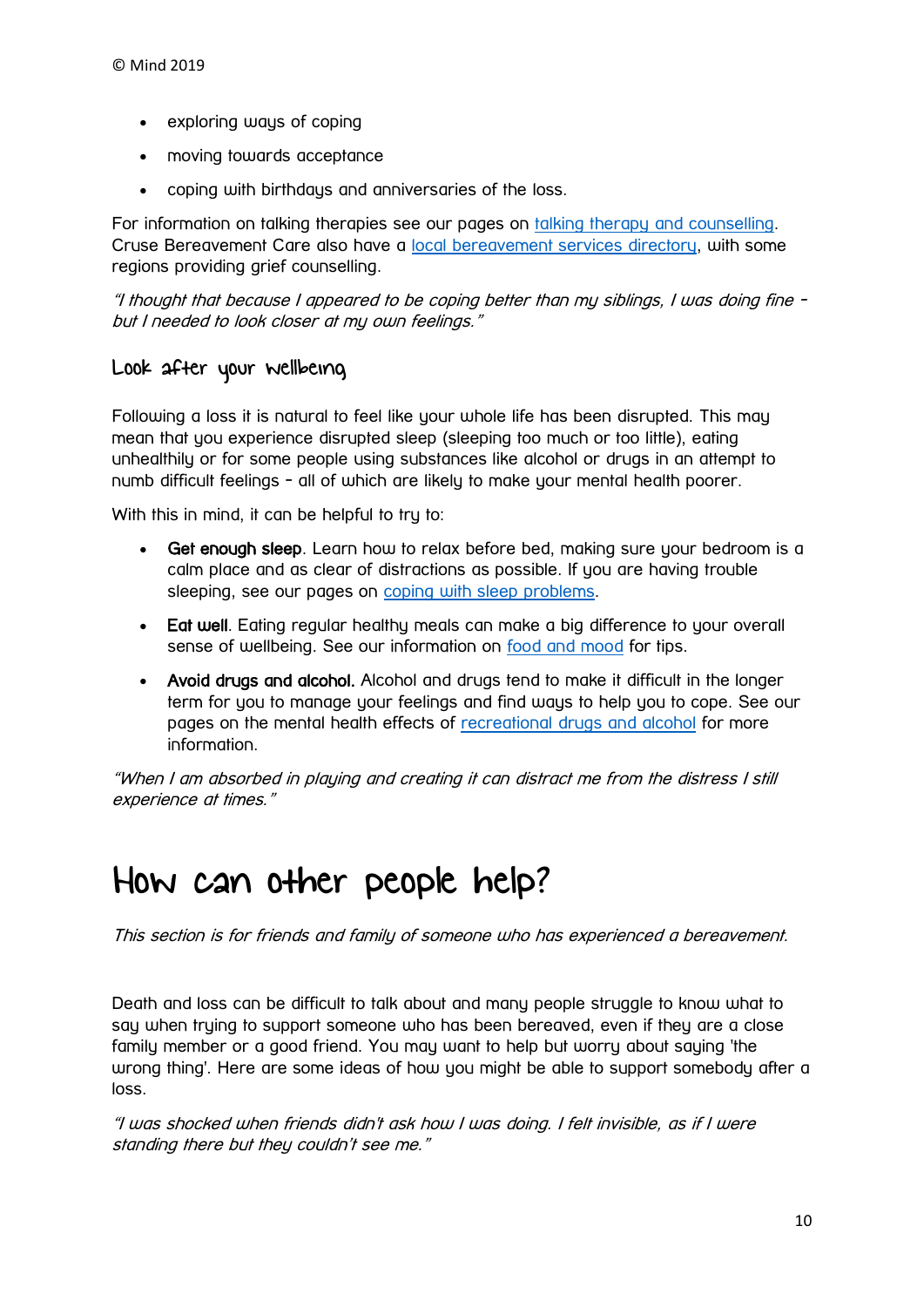- Acknowledge the loss and don't avoid contact. It's understandable to feel uncomfortable speaking about death or other losses, or to worry that you might say the wrong thing, but staying silent or not contacting somebody after their bereavement can often make feelings of isolation and sadness worse. Reaching out to the bereaved person so that they know you are available to talk and listen if they would like to can be incredibly helpful.
- Consider how best to be in contact. There are different ways to grieve and there are different ways to communicate after a loss too. Receiving text messages may be easier for somebody to manage than returning calls. Dropping in to see them in person may be welcome for some but may be an inconvenience for others. It is worth asking the person what they'd prefer rather than making assumptions.
- Give them space. Not wanting to spend lots of time with other people or feeling guilty at not acknowledging messages could be an additional burden for a grieving person, so it can be worth letting them know they can respond whenever they feel able, or simply send them a message to let them know you are thinking of them and that no response is needed. Adapting to life after a loss can take a long time and people should be allowed the space to process their emotions for as long as they need. It is useful if you can strike a balance between contacting them so that they do not feel isolated but also giving them space. Again, asking them what they need is a good idea.

For more information and resources that can help you talk more openly about dying, death and bereavement have a look at the [Dying Matters](https://www.dyingmatters.org/) website.

"When someone shows up with a cast, we immediately inquire, "What happened?" If your life is shattered, we don't."

- Talk about the person who died. When a person dies it can feel like they are erased from people's memories. While you may fear that talking about the deceased person will just bring up painful feelings, many people actually appreciate the opportunity to talk a bit about the memory of the person, finding this a comfort and a way of integrating the memory of the person who has died into their life, rather than pushing memories away. "What's your favourite memory of [the person who has died]?" or "Tell me about a time [the person who has died] made you laugh" can be useful.
- Focus on listening. Try to respect what the bereaved person is choosing to share with you and focus on listening rather than finding out more. Give the bereaved person space to open up if they want to, while also being sensitive if they would rather not take it further.
- Focus on the bereaved person. Try to keep the focus on the bereaved person rather than coming back to your own feelings about the loss. Unless you have your own experience of bereavement it may not be helpful to make comparisons with your own experiences.
- Help them seek additional support. Supporting someone who is bereaved can be hard work and it is worth exploring what other options for support are out there. If they are ready and interested, help them explore additional support options, such as those listed on our useful contacts section.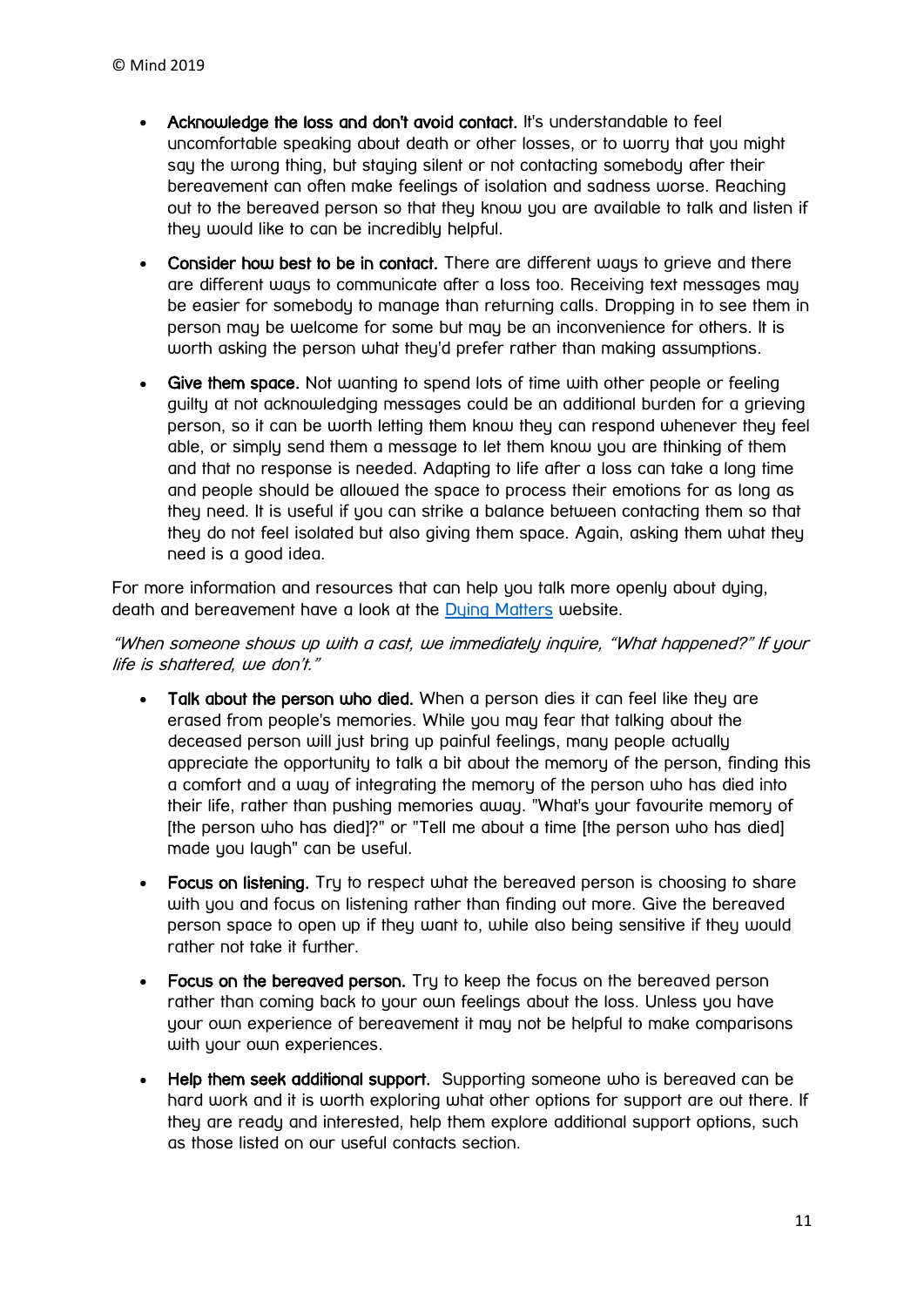"With the help of amazing family and friends I have been able to talk about the way I feel myself and have been able to share my experiences with them."

## Support following a suicide

Similarly, it can be difficult to find the right words when trying to support someone who is bereaved by suicide, but by asking the bereaved person what they feel will help we can offer vital support.

In addition to the above, you may also want to:

- Be sensitive when discussing the death with others. Other people around the family or friendship group may not know about the death so it can be useful to think about and agree how best to talk about what has happened, what details are appropriate to disclose, and with whom.
- Use non-stigmatising language. When referring to suicide try to use words like "died by suicide" or "took their life", rather than the outdated expression "committed suicide", which dates back to when suicide used to be a crime.
- Avoid speculating about the suicide. Suggesting or speculating about explanations for a suicide could make somebody feel blamed and also risks over-simplifying what causes suicide.

For more information have a look at our section on bereavement by suicide.

# <span id="page-11-0"></span>Useful contacts

# Mind's services

- Helplines all our helplines provide information and support by phone and email. Our Blue Light Infoline is just for emergency service staff, volunteers and their families.
	- $\circ$  Mind's Infoline 0300 123 3393, info@mind
	- $\circ$  Mind's Legal Line 0300 466 6463, legal@mind
	- o Blue Light Infoline 0300 303 5999, bluelightinfo@mind
- Local Minds there are over 140 local Minds across England and Wales which provide services such as [talking treatments,](https://www.mind.org.uk/information-support/drugs-and-treatments/talking-treatments/) [peer support,](https://www.mind.org.uk/information-support/drugs-and-treatments/peer-support/) and [advocacy.](https://www.mind.org.uk/information-support/guides-to-support-and-services/advocacy/) [Find](https://www.mind.org.uk/information-support/local-minds/)  [your local Mind here,](https://www.mind.org.uk/information-support/local-minds/) and contact them directly to see how they can help.
- Elefriends is a supportive online community for anyone experiencing a mental health problem. See our **Elefriends page** for details.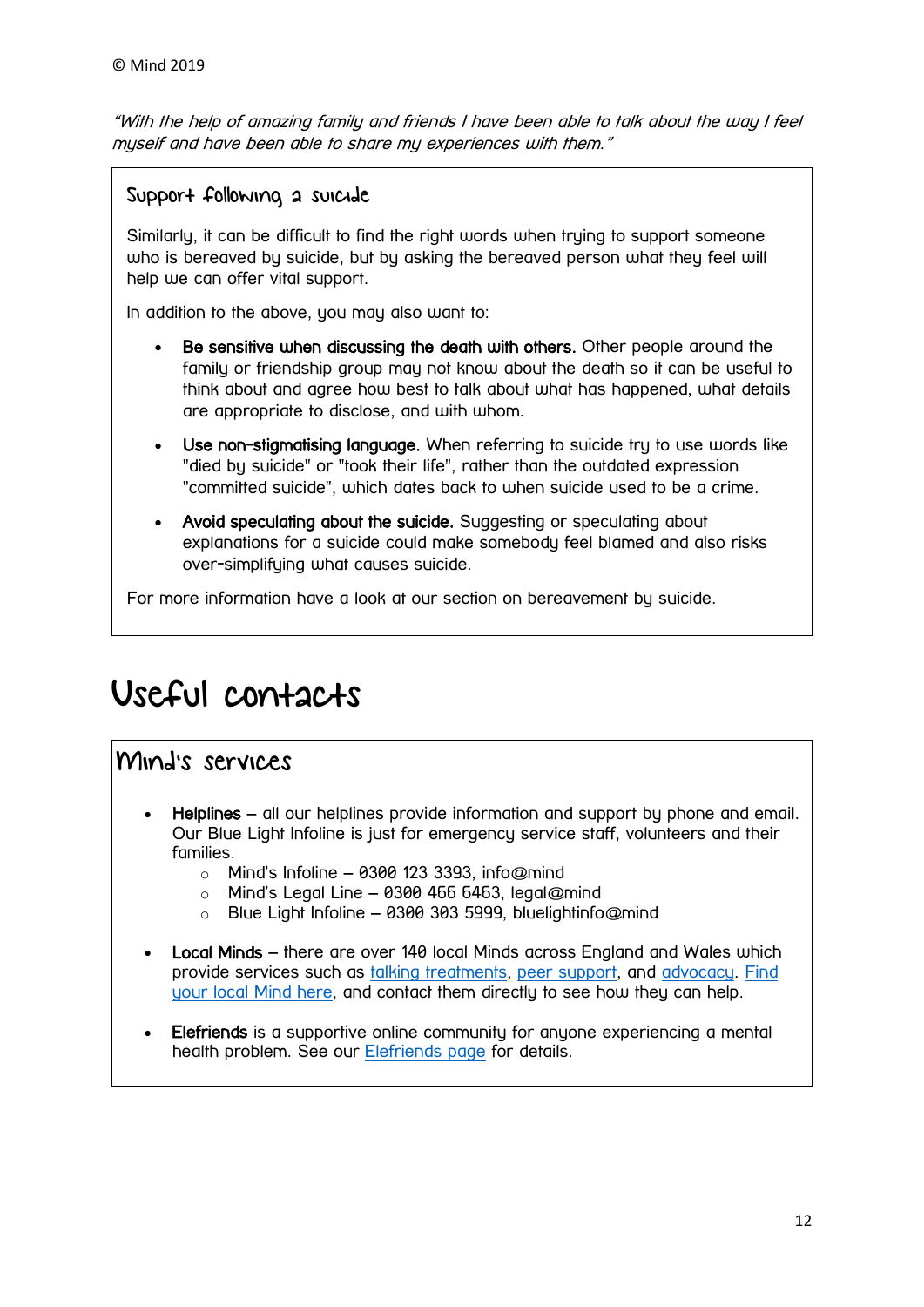# BEAD (Bereaved through Alcohol and Drugs)

#### [beadproject.org.uk](https://www.beadproject.org.uk/)

Provides information and support for anyone bereaved through drug or alcohol use.

#### The Blue Cross

#### [bluecross.org.uk](https://www.bluecross.org.uk/pet-bereavement-and-pet-loss)

Provides support around the time of a pet's death.

### Child Bereavement UK

#### 0800 028 8840

#### [childbereavementuk.org](https://childbereavementuk.org/)

Runs a national helpline and local support groups for parents and families following the loss of a child.

#### The Compassionate Friends

### 0345 123 2304 [tcf.org.uk](https://www.tcf.org.uk/) Provides support to bereaved families after the death of a child.

### Cruse Bereavement Care

#### 0808 808 1677

#### [cruse.org.uk](http://www.cruse.org.uk/)

Provides information and face-to-face support for anyone who has experienced a bereavement. Support available across England and [Wales.](https://www.cruse.org.uk/get-help/local-services/wales/wales)

## Dying Matters

#### [dyingmatters.org](https://www.dyingmatters.org/)

Coalition of individual and organisational members across England and Wales, aiming to help people talk more openly about dying, death and bereavement, and to make plans for the end of life.

### Moodjuice

#### [moodjuice.scot.nhs.uk](http://www.moodjuice.scot.nhs.uk/)

Online self-help guides on topics such as bereavement, depression, anxiety and stress.

#### MoodPanda

#### [moodpanda.com](http://moodpanda.com/)

Online app to help you track your mood.